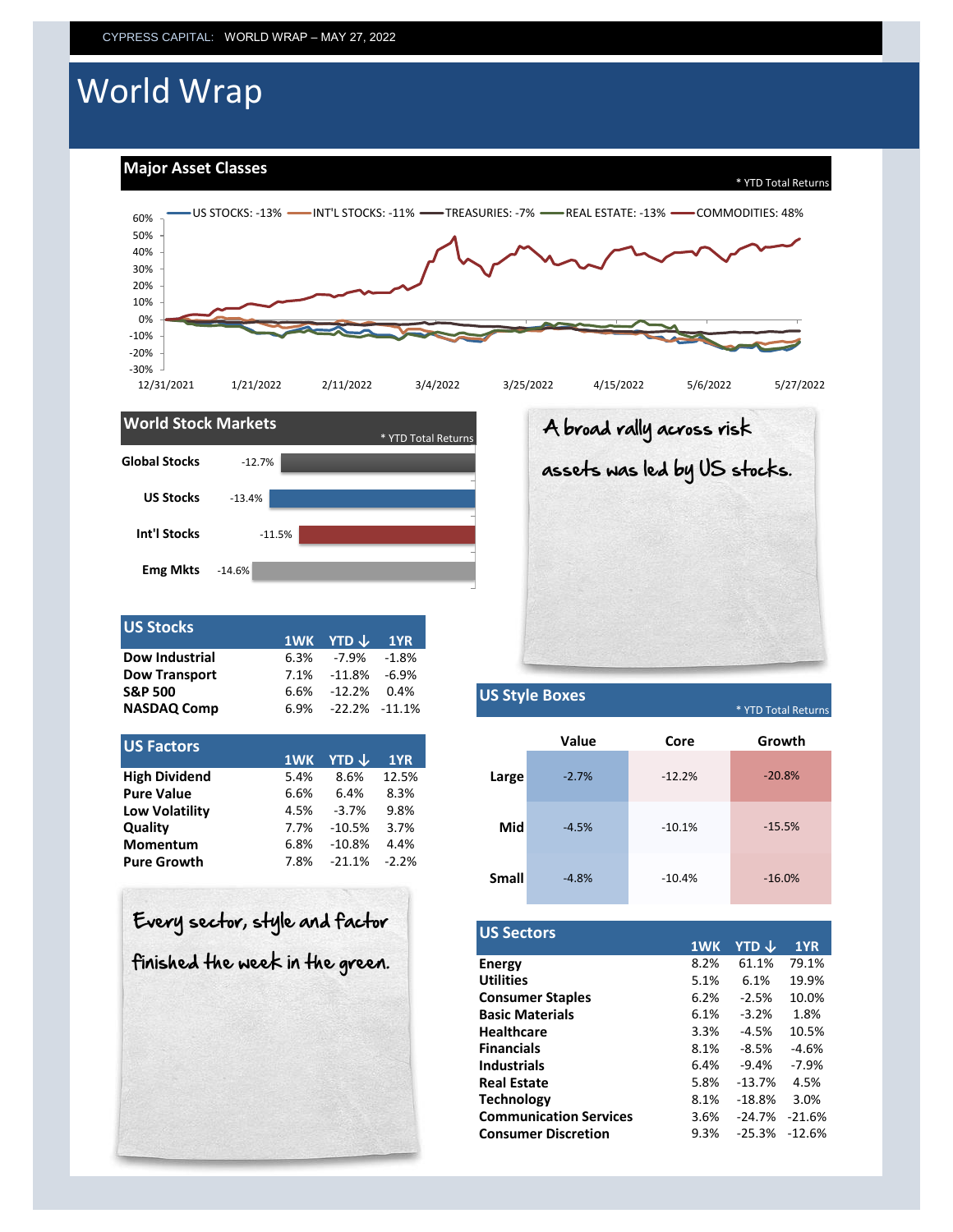|  | 1WK YTD $\downarrow$ 1YR<br>$3.5\%$ $-11.1\%$ $-9.7\%$<br>0.9% -14.6% -20.9%<br>$0.2\%$ -16.3% -9.7% |
|--|------------------------------------------------------------------------------------------------------|

| <b>REIT Sectors</b> |                           |  |
|---------------------|---------------------------|--|
|                     | $1$ WK YTD $\sqrt{ }$ 1YR |  |
| Mortgage            | 5.5% -10.1% -11.1%        |  |
| <b>Retail</b>       | $0.1\%$ -11.7% 2.5%       |  |
| <b>Residential</b>  | 4.9% -14.7% 9.9%          |  |

| <b>Commodity Sectors</b>       |                              | * YTD Total Returns        |
|--------------------------------|------------------------------|----------------------------|
| Energy<br>75.0%<br>Ag<br>31.6% | Industrial<br>Metals<br>2.8% | Precious<br>Metals<br>0.4% |

| <b>Key Commodities</b> |         |          |          |  |  |  |
|------------------------|---------|----------|----------|--|--|--|
|                        | 1WK     | YTD J    | 1YR      |  |  |  |
| <b>Natural Gas</b>     | 6.7%    | 145.7%   | 195.3%   |  |  |  |
| Crude Oil - WTI        | 4.4%    | 64.9%    | 93.8%    |  |  |  |
| Gold                   | 0.5%    | 1.1%     | $-3.0%$  |  |  |  |
| Copper                 | 0.3%    | $-2.5%$  | $-6.8%$  |  |  |  |
| <b>Silver</b>          | 2.0%    | $-5.7%$  | $-21.6%$ |  |  |  |
| Lumber                 | 4.1%    | $-23.3%$ | $-28.1%$ |  |  |  |
| <b>Bitcoin</b>         | $-1.3%$ | $-38.0%$ | $-25.4%$ |  |  |  |

| <b>US Economy</b>        |             |                  |       |
|--------------------------|-------------|------------------|-------|
|                          |             | Level Pd Annl    | 1YR   |
| <b>US Nominal GDP</b>    | 24.4 T      | 6.51             | 10.65 |
| <b>US Real GDP</b>       |             | 19.7 T-1.51 3.55 |       |
| <b>CPI Inflation</b>     | 288.66 4.06 |                  | 8.22  |
| <b>Initial Claims</b>    | 210K        | 201K (4wma)      |       |
| <b>Unemployment Rate</b> | $3.6$ pct   |                  |       |
| <b>Fed Funds Rate</b>    | 0.33%       |                  |       |

| <b>International Stocks</b>   |      |                        |                | <b>World Regions</b>              |         |                         |          |
|-------------------------------|------|------------------------|----------------|-----------------------------------|---------|-------------------------|----------|
|                               | 1WK  | YTD ↓                  | 1YR            |                                   | 1WK     | <b>YTD</b> $\downarrow$ |          |
| <b>Developed Mkts</b>         | 3.5% | $-11.1%$               | $-9.7%$        | <b>Latin America</b>              | 6.0%    | 21.1%                   |          |
| <b>Emerging Mkts</b>          | 0.9% | $-14.6%$               | $-20.9%$       | <b>Middle East</b>                | $-0.3%$ | 9.3%                    |          |
| Frontier Mkts                 | 0.2% | $-16.3%$               | $-9.7%$        | Africa                            | $-1.7%$ | $-10.7%$                |          |
|                               |      |                        |                | <b>Developed Europe</b>           | 4.7%    | $-11.6%$                |          |
|                               |      |                        |                | US                                | 6.6%    | $-13.4%$                | $-1.5%$  |
| The one-week median country   |      |                        |                | Asia                              | 0.7%    | $-14.7%$                | $-19.4%$ |
|                               |      | <b>Emerging Europe</b> | 0.4%<br>-81.9% |                                   | -81.3%  |                         |          |
| return was 3.9%, but Emerging |      |                        |                | <b>Best &amp; Worst Countries</b> |         |                         |          |
| markets lagged as China       |      |                        |                | Chile                             | 10.4%   | 38.7%                   | 21.7%    |
|                               |      |                        |                | <b>Brazil</b>                     | 6.2%    | 28.0%                   |          |
| declined 0.45%                |      |                        |                | Colombia                          | 11.2%   | 25.3%                   | 41.0%    |
|                               |      |                        |                | <b>Nigeria</b>                    | $-2.4%$ | 15.8%                   | 25.4%    |
|                               |      |                        |                | Peru                              | 6.5%    | 15.5%                   |          |

| <b>Median Country Rtn</b> | $3.7\%$ $-11.0\%$ $-7.7\%$ |  |
|---------------------------|----------------------------|--|
| Ireland                   | 5.4% -22.5% -23.8%         |  |
| <b>Netherlands</b>        | 6.5% -25.4% -19.9%         |  |
| Portugal                  | 4.5% -25.9% -28.6%         |  |
| Egypt                     | $-3.3\% -31.3\% -18.3\%$   |  |
| Russia                    | $-9.0\% -100.0\% -100.0\%$ |  |
|                           |                            |  |

|                                | 1WK  | YTD $\downarrow$ | 1YR                 | <b>Fixed Income</b>  |                    |      |                      |
|--------------------------------|------|------------------|---------------------|----------------------|--------------------|------|----------------------|
| Mortgage                       | 5.5% | $-10.1\%$        | -11.1%              |                      | <b>Current Yld</b> |      | 1WK YTD $\downarrow$ |
| <b>Retail</b>                  | 0.1% | $-11.7%$         | 2.5%                | <b>US Munis</b>      | 2.0%               | 2.8% | $-7.0%$              |
| <b>Residential</b>             | 4.9% | $-14.7\%$        | 9.9%                | <b>US High Yield</b> | 4.4%               | 3.0% | $-9.2%$              |
|                                |      |                  |                     | <b>US Corp</b>       | 2.6%               | 1.6% | $-11.0%$             |
| <b>Commodity Sectors</b>       |      |                  |                     | Intl High Yield      | 3.5%               | 3.1% | $-12.9%$             |
|                                |      |                  | * YTD Total Returns | <b>Intl Treasury</b> | 1.1%               | 1.1% | $-13.2%$             |
| <b>C</b> and the second second |      |                  |                     | <b>Intl Corp</b>     | 0.4%               | 2.1% | $-13.3%$             |

| <b>US Treasuries</b>         |         |      |                   |         |
|------------------------------|---------|------|-------------------|---------|
|                              |         | 1WK  | YTD ↓             | 1YR     |
| 90 Day                       | 1.06%   | 0.0% | 0.1%              | 0.1%    |
| 5 Year                       | 2.75%   | 0.4% | $-5.9%$           | $-7.1%$ |
| 10 Year                      | 2.76%   | 0.5% | $-9.6%$           | $-8.2%$ |
| 30 Year                      | 3.00%   | 0.7% | $-20.3\% -13.0\%$ |         |
| <b>US Dollar Index (DXY)</b> | $-1.4%$ | 5.9% | 13.0%             |         |
|                              |         |      |                   |         |

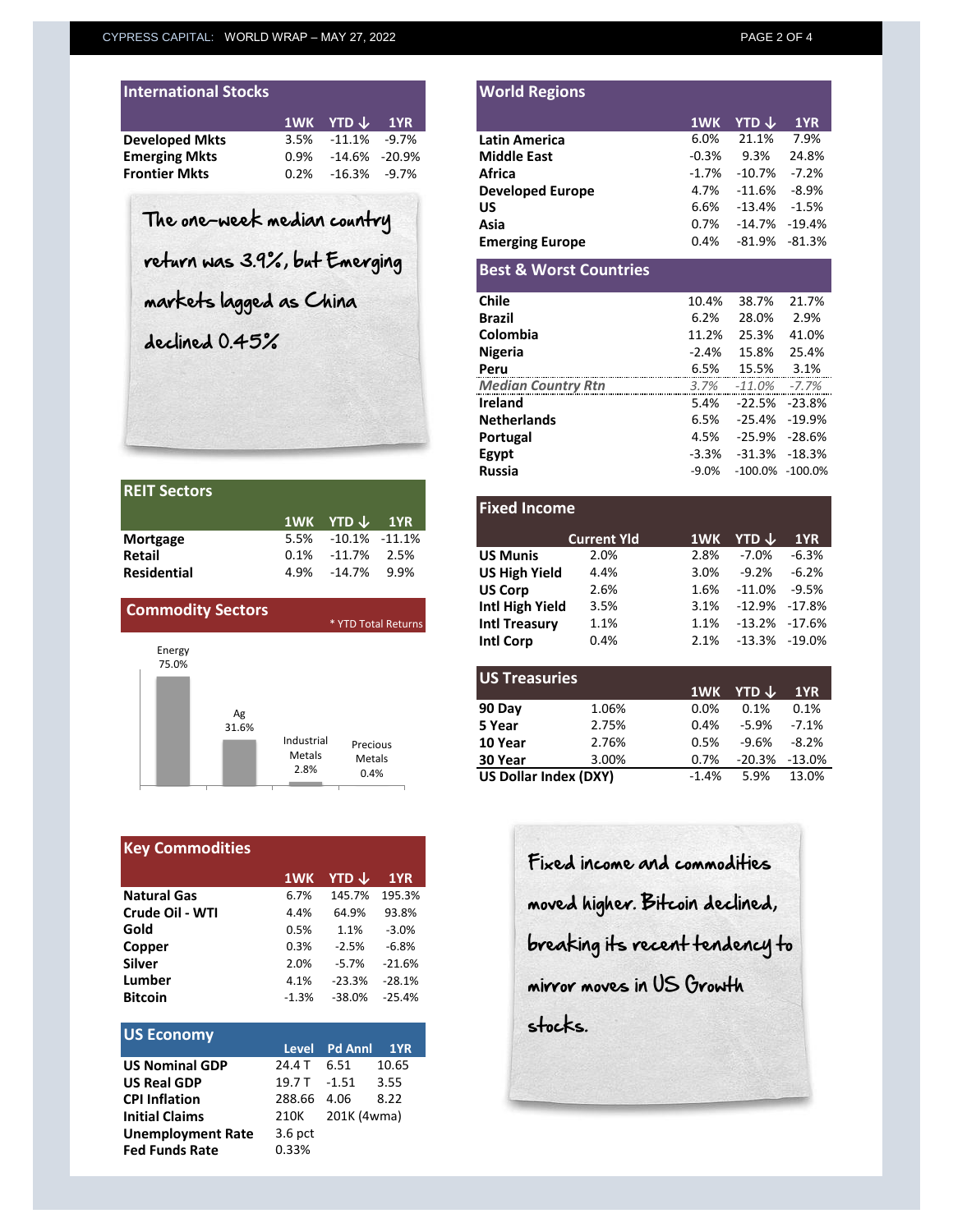### **Periodic Table of Investment Returns**

|              | <b>Periodic Table: Major Asset Classes</b> |                   |                    |                    |                    |                    |                     |
|--------------|--------------------------------------------|-------------------|--------------------|--------------------|--------------------|--------------------|---------------------|
| Rnk Yr       | 2016                                       | 2017              | 2018               | 2019               | 2020               | 2021               | 2022                |
|              | <b>US: 11.6</b>                            | Intl: 27.8        | Treas: 1.0         | <b>US: 31.6</b>    | <b>US: 21.4</b>    | <b>REITS: 43.1</b> | <b>Cmdty: 48.2</b>  |
| $\mathbf{2}$ | <b>Cmdtv: 11.4</b>                         | US: 21.9          | <b>REITS: -3.8</b> | <b>REITS: 24.5</b> | Intl: 11.1         | <b>Cmdty: 40.4</b> | Avg: 0.7            |
|              | <b>REITs: 8.5</b>                          | Avg: 12.4         | $US: -4.5$         | Intl: 22.1         | <b>Treas: 7.1</b>  | US: 27.0           | <b>Treas: -6.7</b>  |
|              | Ava: 7.4                                   | <b>Cmdty: 5.8</b> | Avg: -7.0          | Avg: 20.4          | Avg: 1.7           | Avg: 23.3          | $Int: -11.5$        |
| 5            | Int: 5.0                                   | <b>REITS: 4.3</b> | $Intl: -13.8$      | <b>Cmdtv: 17.6</b> | <b>REITs: -7.5</b> | Intl: 8.3          | <b>REITS: -13.0</b> |
| 31           | Treas: 0.6                                 | Treas: 2.1        | Cmdty: -13.8       | Treas: $6.2$       | Cmdty: -23.7       | <b>Treas: -2.1</b> | $US: -13.4$         |

# **Periodic Table: Major Asset Classes**

#### **Periodic Table: Style Boxes** *Rnk\Yr 1 2 3 4 5 6 7 8 9 10* **2021 2022** Sml Val: 31.3 Sml Val: -4.8 Lg Gr: 27.4 | Lg Gr: 0.0 | Lg Val: 31.9 | Lg Gr: 33.5 *YTD* **2016 2017 2018 2019 2020** Lg Gr: 32.0 Lg Val: -2.7 Mid: -10.1 <u>Mid Val: 26.5 Mid Gr: 19.9</u><br>Sml Gr: 22.2 Avg: 17.0 Sml: 26.6 Lg: 21.8 Sml Gr: -4.1 Lg: 31.5 Mid Gr: 22.8 Sml Val: 31.0 Sml: -8.5 Mid Gr: 26.3 Avg: 14.1 Lg: -4.4 Lg Gr: 31.1 Sml Gr: 19.6 Mid Value Sml: 26.8 Avg: 17.0 Avg: -8.0 Avg: 26.8 Lg: 18.4 Lg: 28.7 Sml: -10.4 Avg: -10.8 Lg Val: 24.9 Lg: -12.2 14.8 Sml: 13.2 Mid: -11.1 Sml Val: 24.5 Mid Val: 3.7 Mid: 24.8 Mid Gr: -15.5 Lg Val: 17.4 Avg: 19.8 Lg Val: 15.4 Lg Val: -9.0 Mid: 26.2 Mid: 13.7 Avg: 26.7 Sml Gr: 14.8 Mid Gr: -10.3 Mid Val: 26.1 Sml: 11.3 Mid: 20.7 | Mid: 16.2 Mid Gr: 18.9 Lg Gr: -20.8 Lg: 12.0 Mid Val: 12.3 Mid Val: -11.9 Sml: 22.8 Sml Val: 2.5 Sml Gr: 22.6 Sml Gr: -16.0 Lg Gr: 6.9 Sml Val: 11.5 Sml Val: -12.6 Sml Gr: 21.1 Lg Val: 1.4

|                | <b>Periodic Table: Sectors</b> |                     |                      |                     |                      |                     |                     |
|----------------|--------------------------------|---------------------|----------------------|---------------------|----------------------|---------------------|---------------------|
| <b>Rnk\Yr</b>  | 2016                           | 2017                | 2018                 | 2019                | 2020                 | 2021                | 2022                |
|                | <b>Energy: 27.4</b>            | Tech: 38.8          | Health: 6.5          | Tech: 50.3          | Tech: 43.9           | Energy: $54.6$      | <b>Energy: 61.1</b> |
| $\overline{2}$ | <b>Finls: 22.8</b>             | <b>Mtrls: 23.8</b>  | Util: 4.1            | <b>Finls: 32.1</b>  | <b>Discr: 33.3</b>   | Finls: 35.0         | Util: 6.1           |
| 3              | <b>Indus: 18.9</b>             | <b>Discr: 23.0</b>  | Discr: $0.8$         | <b>Indus: 29.4</b>  | <b>Mtrls: 20.7</b>   | Tech: 34.5          | Avg: -0.5           |
| 4              | Mtrls: 16.7                    | <b>Finls: 22.2</b>  | Tech: -0.3           | Discr: 27.9         | <b>Health: 13.5</b>  | Avg: 28.8           | Staples: -2.5       |
| 5              | Util: 16.3                     | <b>Health: 22.1</b> | Avg: -6.3            | Avg: 27.9           | <b>Indus: 11.1</b>   | Mtrls: 27.3         | Mtrls: -3.2         |
| 6              | Tech: 13.9                     | <b>Indus: 21.0</b>  | Staples: -8.4        | Staples: 27.6       | Avg: 10.9            | <b>Health: 26.1</b> | <b>Health: -4.5</b> |
|                | Avg: 13.8                      | Avg: 19.5           | Finls: -13.0         | Util: 26.4          | Staples: 10.8        | <b>Discr: 24.4</b>  | <b>Finls: -8.5</b>  |
| 8              | <b>Discr: 6.0</b>              | Staples: 13.5       | $Indus: -13.3$       | Mtrls: 24.6         | Util: 0.5            | <b>Indus: 21.1</b>  | Indus: $-9.4$       |
| $\mathbf{g}$   | Staples: 5.4                   | Util: 12.1          | Mtrls: -14.7         | <b>Health: 20.8</b> | Finls: -1.7          | Staples: 18.6       | Tech: -18.8         |
| 10             | <b>Health: -2.7</b>            | Energy: $-1.0$      | <b>Energy: -18.1</b> | Energy: 11.8        | <b>Energy: -33.7</b> | Util: 17.7          | Discr: -25.3        |

|                 | <b>Periodic Table: Fixed Income</b> |                  |                    |                  |                   |                       |                        |  |
|-----------------|-------------------------------------|------------------|--------------------|------------------|-------------------|-----------------------|------------------------|--|
| <b>Rnk\Yr</b>   | 2016                                | 2017             | 2018               | 2019             | 2020              | 2021                  | 2022                   |  |
|                 | High Yield: 13.4                    | Emer Mkt: 10.3   | ST Treas: 1.5      | Corp: 17.4       | LT Treas: $18.2$  | <b>TIPS: 5.7</b>      | ST Treas: -2.3         |  |
| 21              | Emer Mkt: 9.3                       | LT Treas: 9.2    | <b>Muni: 0.9</b>   | Emer Mkt: 15.5   | Corp: 11.0        | High Yield: 3.8       | Bank Loan: -3.1        |  |
| 3 I             | Bank Loan: 9.2                      | Corp: 7.1        | <b>MBS: 0.8</b>    | LT Treas: 14.1   | <b>TIPS: 10.8</b> | Bank Loan: 2.3        | <b>TIPS: -5.4</b>      |  |
| 4 I             | Corp: 6.2                           | High Yield: 6.1  | <b>Broad: -0.1</b> | High Yield: 14.1 | Broad: 7.7        | <b>Muni: 1.0</b>      | Muni: -6.3             |  |
| 5               | <b>TIPS: 4.7</b>                    | <b>Muni: 4.7</b> | Bank Loan: -1.3    | Bank Loan: 10.0  | Emer Mkt: 5.4     | ST Treas: -0.7        | High Yield: -6.4       |  |
| 6 I             | Broad: 2.5                          | Broad: 3.6       | $TIPS: -1.4$       | Broad: 8.8       | <b>Muni: 5.1</b>  | MBS: -1.4             | <b>MBS: -6.7</b>       |  |
|                 | <b>MBS: 1.3</b>                     | <b>TIPS: 2.9</b> | LT Treas: $-1.6$   | <b>TIPS: 8.4</b> | High Yield: 4.5   | Corp: -1.8            | Broad: -8.3            |  |
| 8               | LT Treas: $1.2$                     | <b>MBS: 2.5</b>  | High Yield: -2.0   | <b>Muni: 7.1</b> | MBS: 4.1          | Broad: -1.9           | Corp: -12.3            |  |
| 9 I             | ST Treas: 0.8                       | Bank Loan: 2.1   | Corp: -3.8         | <b>MBS: 6.2</b>  | ST Treas: 3.0     | <b>Emer Mkt: -2.2</b> | <b>Emer Mkt: -14.6</b> |  |
| 10 <sup>1</sup> | Muni: -0.2                          | ST Treas: 0.3    | Emer Mkt: -5.5     | ST Treas: 3.4    | Bank Loan: 1.3    | LT Treas: $-4.6$      | LT Treas: -19.2        |  |